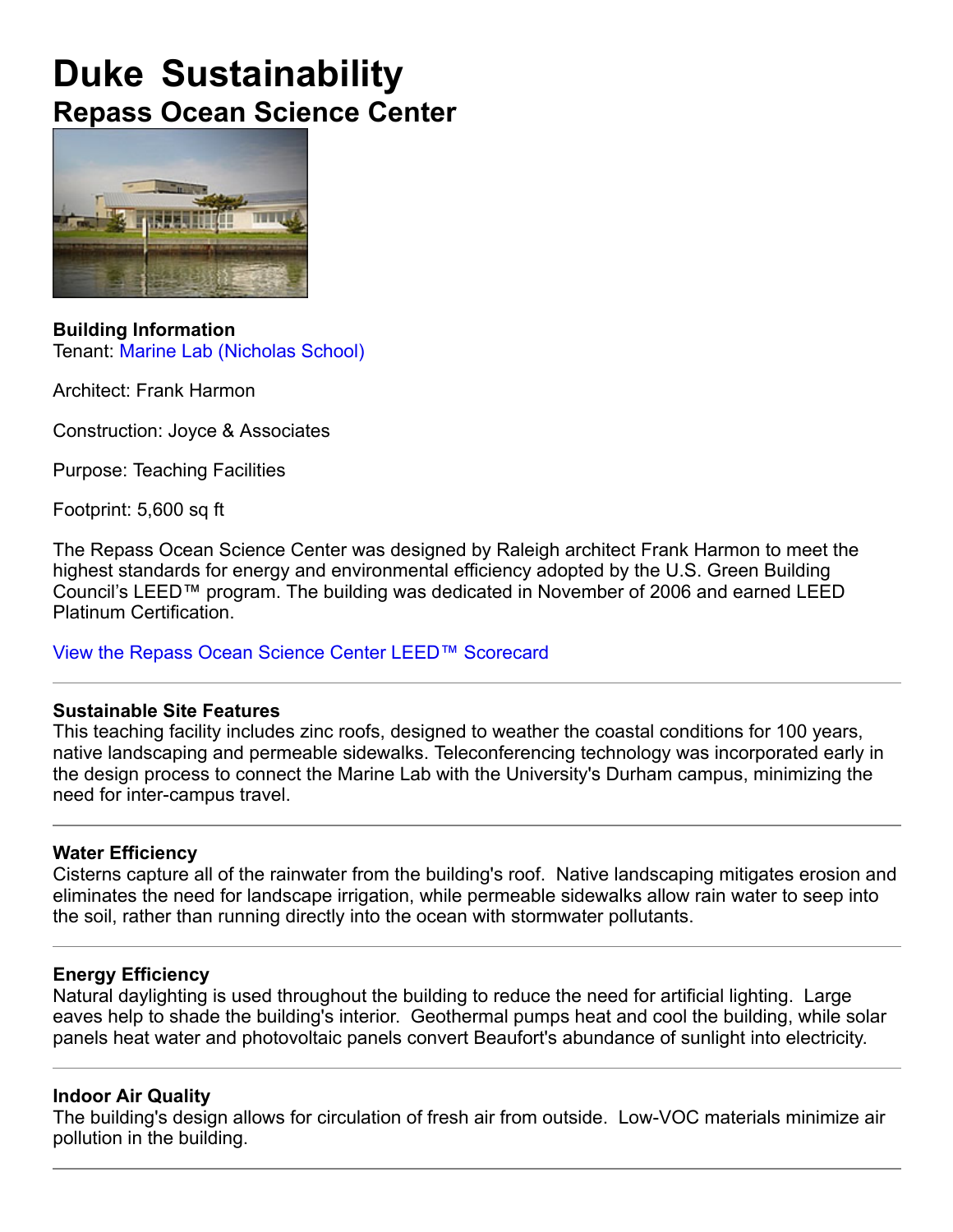## **Resource Management**

Local building materials, such as yellow southern pine and Atlantic white cedar, and recycled wood are used throughout the structure.

## **Integration of Sustainability in Design & Construction Process**

Using a local architect and construction team was an important part of designing and building a lowimpact, sustainable structure adapted to the unique ecology of the Marine Lab's coastal setting.